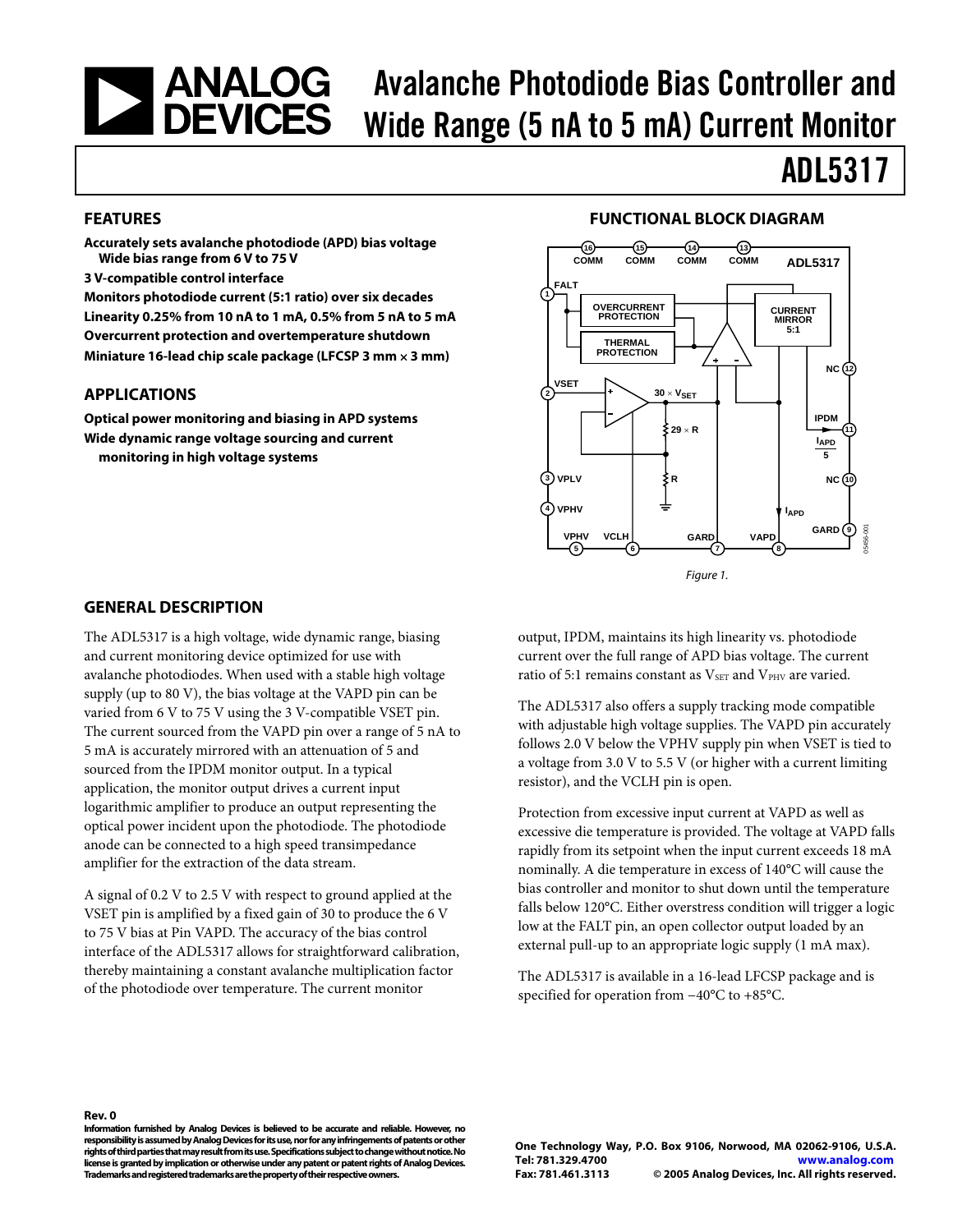# **TABLE OF CONTENTS**

#### **REVISION HISTORY**

7/05-Revision 0: Initial Version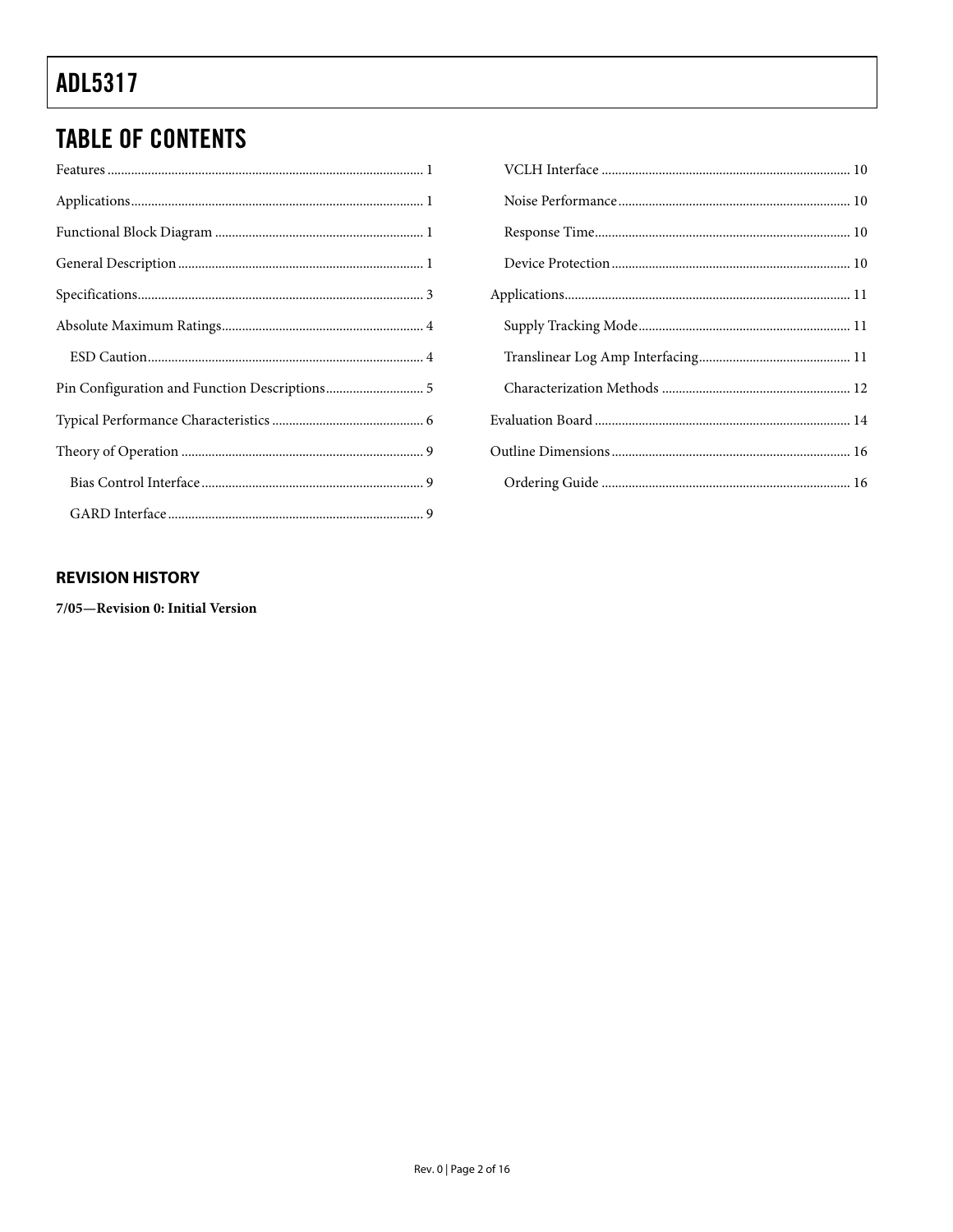## <span id="page-2-0"></span>**SPECIFICATIONS**

 $V_{\text{PHY}} = 78 \text{ V}$ ,  $V_{\text{PLY}} = 5 \text{ V}$ ,  $V_{\text{APD}} = 60 \text{ V}$ ,  $I_{\text{APD}} = 5 \mu \text{A}$ ,  $T_{\text{A}} = 25^{\circ} \text{C}$ , unless otherwise noted.

#### **Table 1.**

| <b>Parameter</b>                         | Min         | <b>Typ</b>     | <b>Max</b>    | Unit       | <b>Conditions</b>                                                                                                                  |
|------------------------------------------|-------------|----------------|---------------|------------|------------------------------------------------------------------------------------------------------------------------------------|
| <b>CURRENT MONITOR OUTPUT</b>            |             |                |               |            | IPDM (Pin 11)                                                                                                                      |
| Current Gain from VAPD to IPDM           | 0.198       | 0.200          | 0.202         | A/A        | $T_A = 25^{\circ}C$                                                                                                                |
|                                          | 0.193       |                | 0.207         |            | $-40^{\circ}$ C < T <sub>A</sub> < $+85^{\circ}$ C                                                                                 |
| Nonlinearity                             |             | 0.25           | 1.6           | $\%$       | $10 nA < I_{APD} < 1 mA$                                                                                                           |
|                                          |             | 0.5            | 3.0           | $\%$       | $5 nA < I_{APD} < 5 mA$                                                                                                            |
| Small-Signal Bandwidth                   |             | $\overline{2}$ |               | kHz        | $I_{APD} = 5 nA$ , $V_{PHV} = 60 V$ , $V_{APD} = 30 V$                                                                             |
|                                          |             | $\overline{2}$ |               | <b>MHz</b> | $I_{APD} = 5 \mu A$ , $V_{PHV} = 60 V$ , $V_{APD} = 30 V$                                                                          |
| Wideband Noise at IPDM                   |             | 10             |               | nA         | $I_{APD} = 5 \mu A$ , $C_{GRD} = 2 nF$ , BW = 10 MHz,<br>$V_{PHV} = 40 V, V_{APD} = 30 V$                                          |
| Output Voltage Range                     | 0           |                | VPLV          | v          | $V_{APD}$ > 3 $\times$ $V_{PLV}$                                                                                                   |
|                                          | 0           |                | $V_{APD}$ / 3 | Λ          | $V_{APD}$ < 3 $\times$ $V_{PUV}$                                                                                                   |
| APD BIAS CONTROL                         |             |                |               |            | VSET (Pin 2), VAPD (Pin 8)                                                                                                         |
| Specified VAPD Voltage Operating Range   | 6           |                | $VPHV - 1.5$  | v          | $10 V < V_{PHV} < 41 V$                                                                                                            |
|                                          | $VPHV - 35$ |                | $VPHV - 1.5$  | v          | $41 V < V_{PHV} < 76.5 V$                                                                                                          |
|                                          | $VPHV - 35$ |                | 75            | V          | $76.5 V < V_{PHV} < 80 V$                                                                                                          |
| VAPD to GARD Offset                      |             | 3              |               | mV         |                                                                                                                                    |
| Specified Input Current Range, IAPD      | 5n          |                | 5m            | A          | Flows from VAPD pin                                                                                                                |
| <b>VSET to VAPD Incremental Gain</b>     | 29.7        | 30             | 30.3          | V/V        | $0.2 V < V_{SET} < 2.5 V$ <sup>1</sup>                                                                                             |
| VSET Input Referred Offset, 1σ           |             | 0.5            |               | mV         |                                                                                                                                    |
| <b>VSET Voltage Range</b>                | 0.2         |                | 5.5           | V          |                                                                                                                                    |
| Incremental Input Resistance at VSET     |             | 100            |               | MΩ         | $V_{\text{SFT}} = 2.0 V$                                                                                                           |
| Input Bias Current at VSET               |             | 0.3            |               | μA         | $V_{SET} = 2.0 V$ , flows from VSET pin                                                                                            |
| VAPD Settling Time, 5%                   |             | 20             |               | usec       | $V_{\text{SET}} = 1.6 \text{ V}$ to 2.4 V, $C_{\text{GRD}} = 2 \text{ nF}$ , $V_{\text{PHV}} = 60 \text{ V}$ ,<br>$V_{APD} = 30 V$ |
|                                          |             | 100            |               | usec       | $V_{\text{SET}} = 2.4 \text{ V}$ to 1.6 V, $C_{\text{GRD}} = 2 \text{ nF}$ , $V_{\text{PHV}} = 60 \text{ V}$ ,<br>$V_{APD} = 30 V$ |
| VAPD Supply Tracking Offset (Below VPHV) | 1.90        | 2.0            | 2.15          | V          | $V_{SET} = 5.0 V, 10 V < V_{PHV} < 77 V$                                                                                           |
| <b>OVERSTRESS PROTECTION</b>             |             |                |               |            | FALT (Pin 1)                                                                                                                       |
| VAPD Current Compliance Limit            | 14          | 18             | 21            | mA         | $V_{\text{SET}} = 2.0$ V, $V_{\text{APD}}$ deviation of 500 mV                                                                     |
| Thermal Shutdown Trip Point              |             | 140            |               | $\circ$ C  | Die temperature rising                                                                                                             |
| <b>Thermal Hysteresis</b>                |             | 20             |               | $\circ$ C  |                                                                                                                                    |
| FALT Output Low Voltage                  |             |                | 0.8           | V          | Fault condition, load current < 1 mA                                                                                               |
| POWER SUPPLIES                           |             |                |               |            | VPHV (Pin 4, Pin 5), VPLV (Pin 3)                                                                                                  |
| Low Voltage Supply                       | 4           |                | 6             | V          | <b>VPLV</b>                                                                                                                        |
| Quiescent Current                        |             | 0.7            | 0.84          | mA         | Independent of lAPD                                                                                                                |
| High Voltage Supply                      | 10          |                | 80            | V          | <b>VPHV</b>                                                                                                                        |
| Quiescent Current                        |             | 2.3            | 2.9           | mA         | $I_{APD} = 5 \mu A$ , $V_{APD} = 60 V$                                                                                             |
|                                          |             | 3.6            | 4.5           | mA         | $I_{APD} = 1$ mA, $V_{APD} = 60$ V                                                                                                 |

<span id="page-2-1"></span><sup>1</sup> Tested 1.5 V < V<sub>SET</sub> < 2.5 V, guaranteed operation 0.2 V < V<sub>SET</sub> < 2.5 V.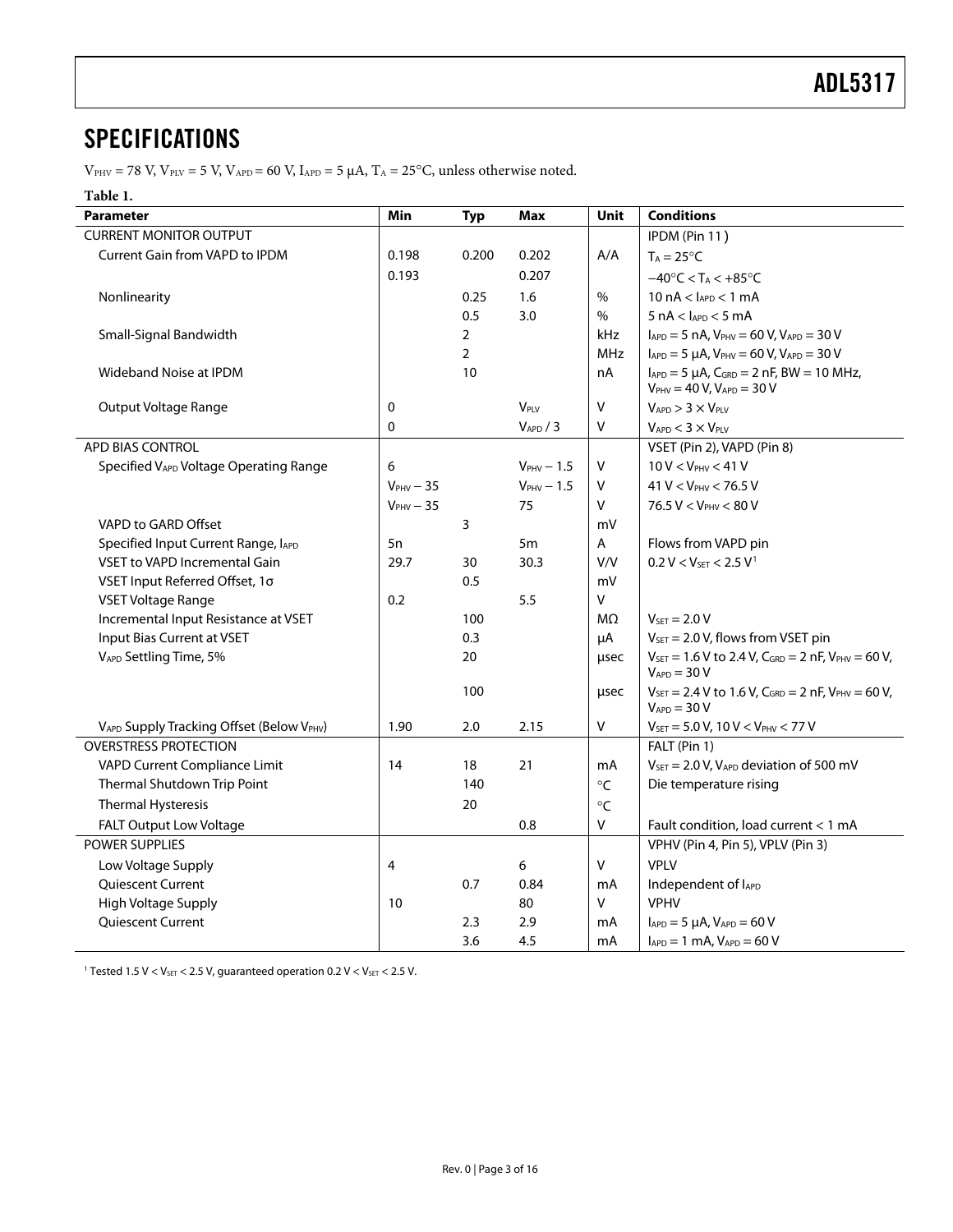## <span id="page-3-0"></span>ABSOLUTE MAXIMUM RATINGS

**Table 2.** 

| <b>Parameter</b>                          | Rating                               |
|-------------------------------------------|--------------------------------------|
| Supply Voltage                            | 80 V                                 |
| Input Current at VAPD                     | 25 mA                                |
| <b>Internal Power Dissipation</b>         | 615 mW                               |
| $\theta_{JA}$ (Soldered Exposed Paddle)   | 65°C/W                               |
| <b>Maximum Junction Temperature</b>       | $125^{\circ}$ C                      |
| <b>Operating Temperature Range</b>        | $-40^{\circ}$ C to $+85^{\circ}$ C   |
| Storage Temperature Range                 | $-65^{\circ}$ C to +150 $^{\circ}$ C |
| Lead Temperature Range (Soldering 60 sec) | 300 $\degree$ C                      |

Stresses above those listed under Absolute Maximum Ratings may cause permanent damage to the device. This is a stress rating only; functional operation of the device at these or any other conditions above those indicated in the operational section of this specification is not implied. Exposure to absolute maximum rating conditions for extended periods may affect device reliability.

#### **ESD CAUTION**

ESD (electrostatic discharge) sensitive device. Electrostatic charges as high as 4000 V readily accumulate on the human body and test equipment and can discharge without detection. Although this product features proprietary ESD protection circuitry, permanent damage may occur on devices subjected to high energy electrostatic discharges. Therefore, proper ESD precautions are recommended to avoid performance degradation or loss of functionality.

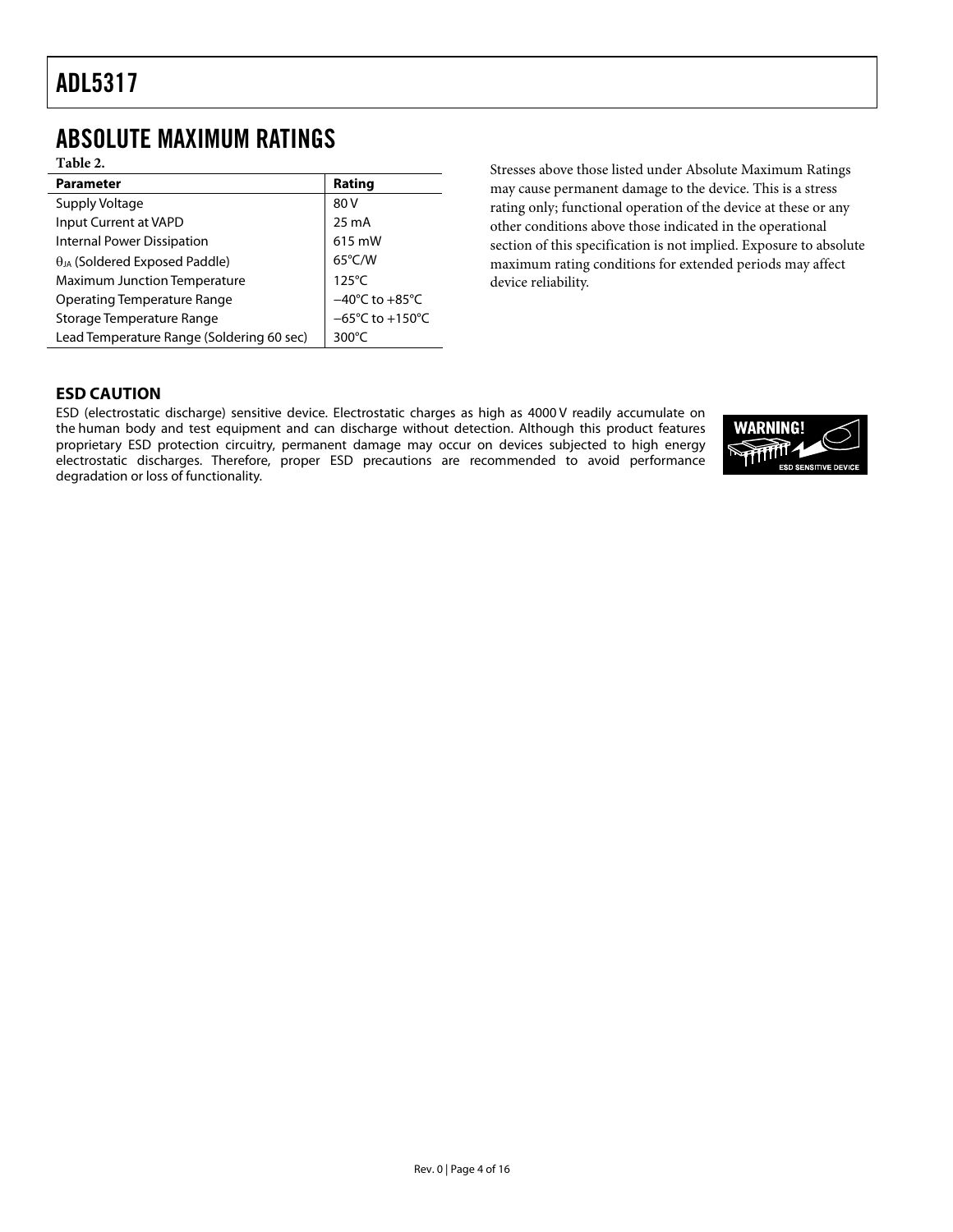# <span id="page-4-0"></span>**PIN CONFIGURATION AND FUNCTION DESCRIPTIONS**<br> $\frac{2}{5}$ <br> $\frac{2}{5}$ <br> $\frac{2}{5}$ <br> $\frac{2}{5}$ <br> $\frac{2}{5}$ <br> $\frac{2}{5}$



Figure 2. Pin Configuration

#### **Table 3. Pin Function Descriptions**

| Pin No.  | <b>Mnemonic</b> | <b>Description</b>                                                                                                                                                         |
|----------|-----------------|----------------------------------------------------------------------------------------------------------------------------------------------------------------------------|
|          | <b>FALT</b>     | Open Collector (Active Low) Logic Output. Indicates an overcurrent or overtemperature condition.                                                                           |
| 2        | <b>VSET</b>     | APD Bias Voltage Setting Input. Short to VPLV for supply tracking mode.                                                                                                    |
| 3        | <b>VPLV</b>     | Low Voltage Supply, 4 V to 6 V.                                                                                                                                            |
| 4, 5     | <b>VPHV</b>     | High Voltage Supply, 10 V to 80 V.                                                                                                                                         |
| -6       | <b>VCLH</b>     | Can be shorted to VPHV for extended linear operating range. No connect for supply tracking mode.                                                                           |
| 7,9      | GARD            | Guard pin tracks VAPD pin and filters setpoint buffer noise (with External Capacitor C <sub>GRD</sub> to COMM). Optional<br>shielding of VAPD trace. Capacitive load only. |
| 8        | <b>VAPD</b>     | APD Bias Voltage Output and Current Input. Sources current only.                                                                                                           |
| 10, 12   | NC.             | Optional shielding of IPDM trace. No connection to die.                                                                                                                    |
| 11       | <b>IPDM</b>     | Photodiode Monitor Current Output. Sources current only. Current at this node is equal to lAPD/5.                                                                          |
| 13 to 16 | COMM            | Analog Ground.                                                                                                                                                             |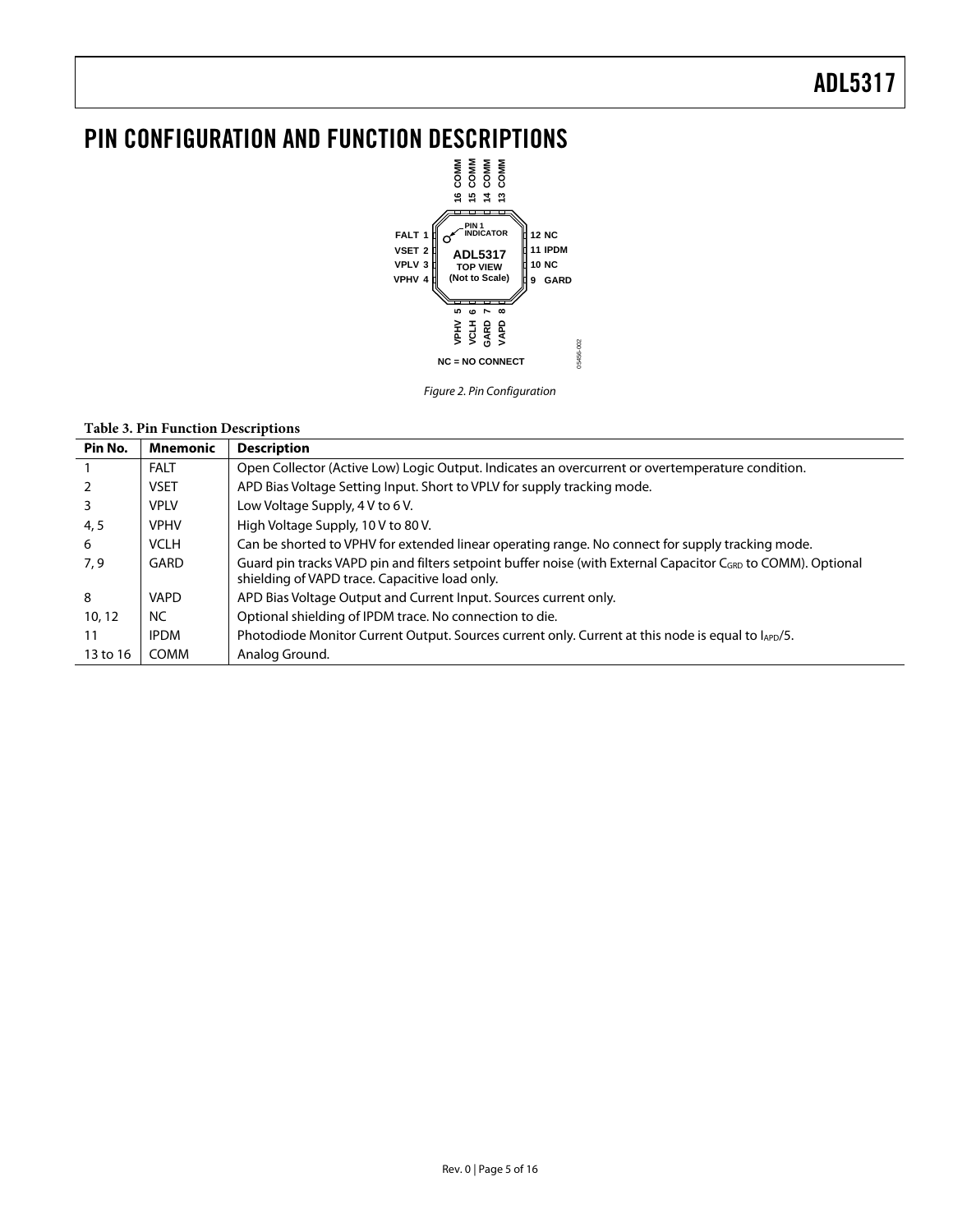# <span id="page-5-0"></span>TYPICAL PERFORMANCE CHARACTERISTICS

 $V_{PHV}$  = 78 V,  $V_{PIV}$  = 5 V,  $V_{APD}$  = 60 V,  $I_{APD}$  = 5  $\mu$ A,  $T_A$  = 25°C, unless otherwise noted.















Figure 6. IPDM Linearity for Multiple Values of VAPD and VPHV, Normalized to  $I_{APD} = 5 \mu A$ ,  $V_{PHV} = 78 V$ ,  $V_{APD} = 60 V$ 



Figure 7. Incremental Gain from V<sub>SET</sub> to VAPD VS. V<sub>SET</sub> for Multiple Temperatures,  $I_{APD} = 5 \mu A$ ,  $V_{PHV} = 78 V$  and 45 V



Figure 8. VAPD vs. IAPD for Multiple Temperatures and Values of VPHV and VAPD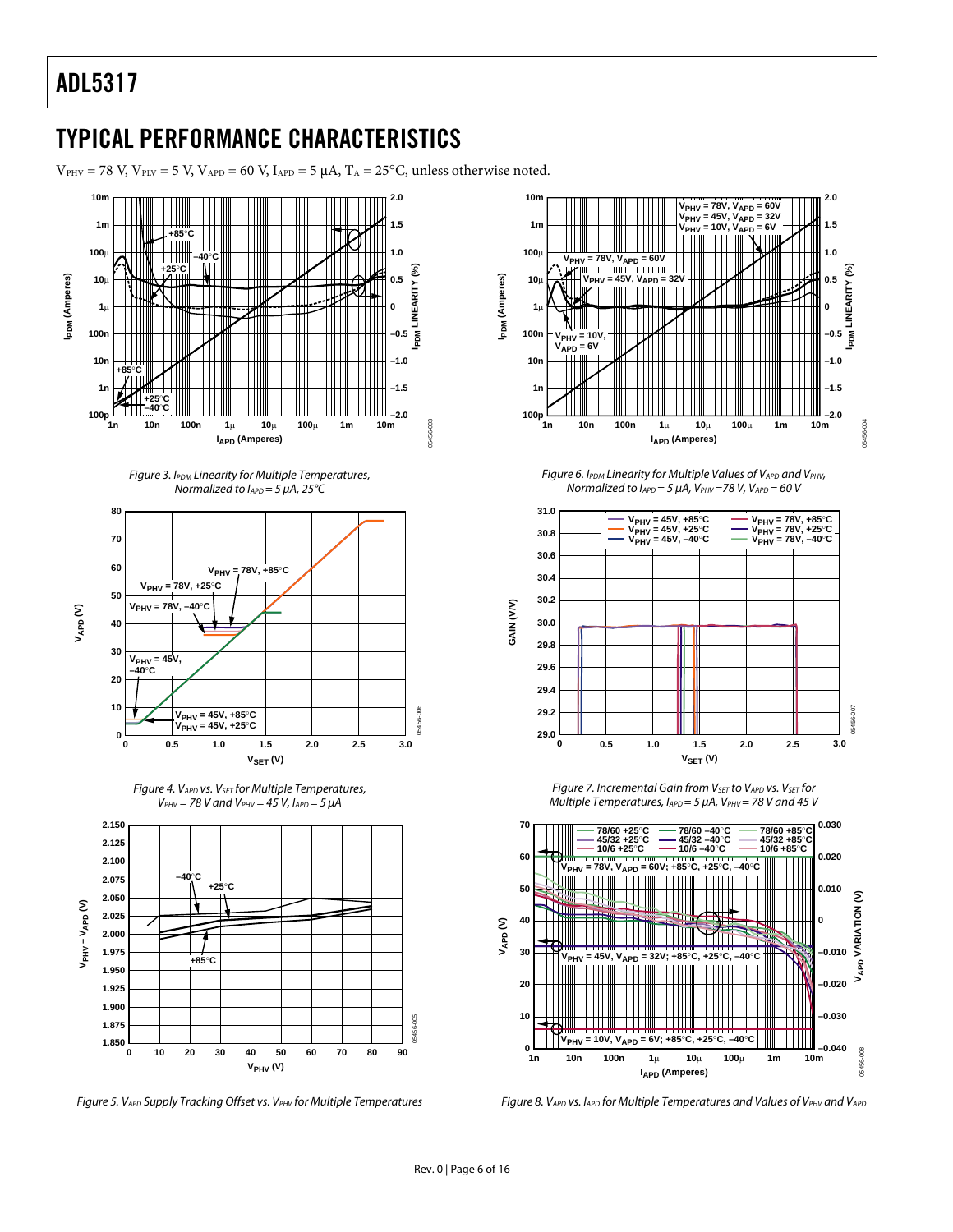

Figure 9. IPDM Linearity for Multiple Temperatures and Devices  $V_{PHV}$  =75 V, V<sub>APD</sub> = 60 V, Normalized to  $I_{APD}$  = 5  $\mu$ A, 25 °C



Figure 10. Output Current Noise Density vs. Frequency for Multiple Values of  $I_{APD}$ ,  $C_{GARD} = 2 nF$ ,  $V_{PHV} = 40 V$ ,  $V_{APD} = 30 V$ 



Figure 11. Temperature Drift of V<sub>APD</sub>, 3 σ to Either Side of Mean



Figure 12. IPDM Linearity for Multiple Temperatures and Devices  $V_{PHV} = 45$  V, V<sub>APD</sub> = 32 V, Normalized to  $I_{APD} = 5 \mu A$ , 25°C



Figure 13. Output Wideband Current Noise as a Percentage of IPDM Vs. IPDM,  $C_{GARD} = 2 nF$ ,  $V_{PHV} = 40 V$ ,  $V_{APD} = 30 V$ ,  $BW = 10 MHz$ 



Figure 14. Small Signal AC Response from lapp to Ippm, for lapp in Decades from 5 nA to 50  $\mu$ A, VPHV = 60 V, VAPD = 30 V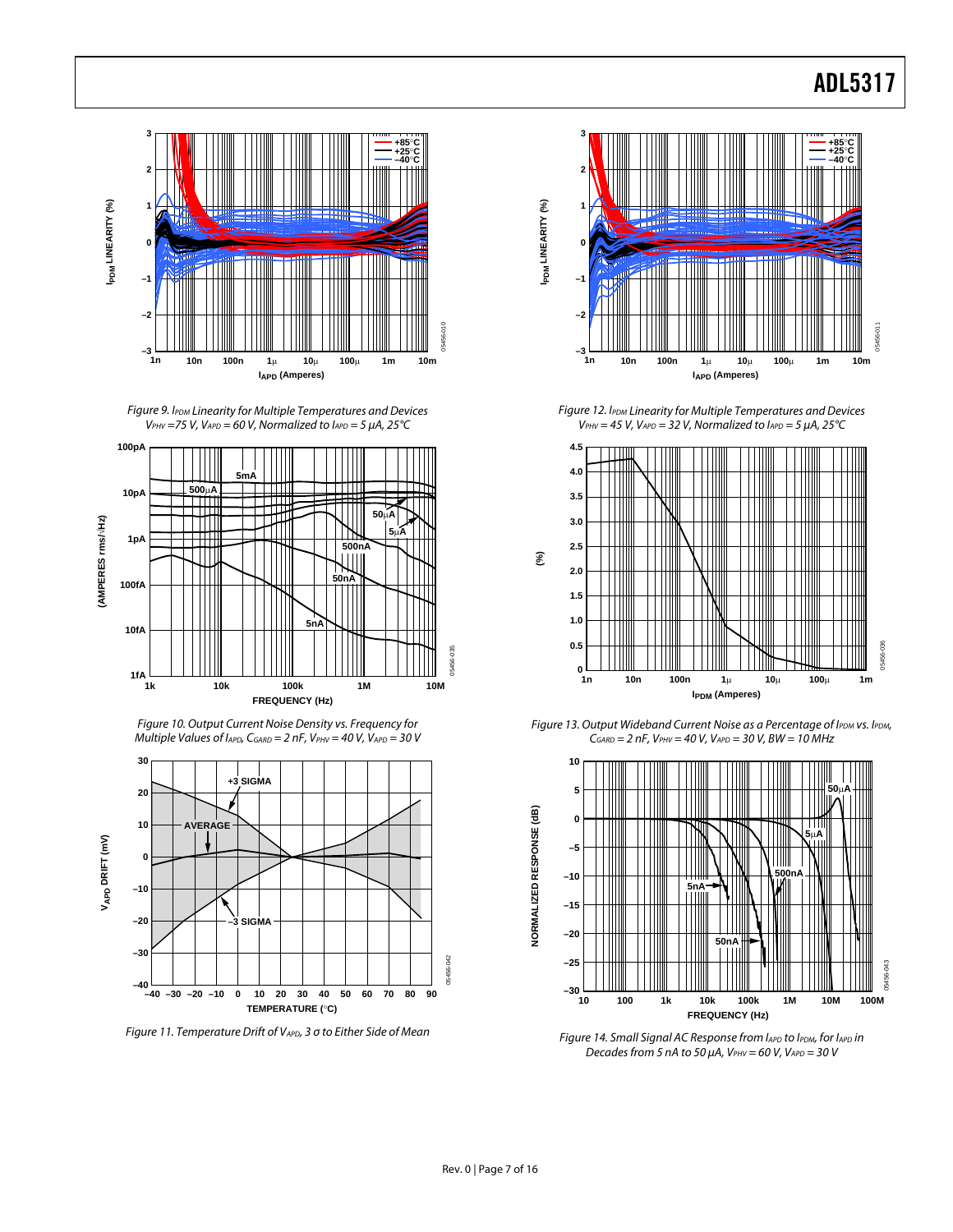



<span id="page-7-0"></span>

Figure 16. Distribution of Incremental Gain from  $V_{\text{SET}}$  to  $V_{\text{APD}}$  for  $V_{\text{SET}}$  from 1.5 V to 2.4 V,  $I_{\text{APD}} = 5 \mu A$ 



Figure 17. Pulse Response from V<sub>SET</sub> to V<sub>APD</sub> (V<sub>SET</sub> Pulsed 1.6 V to 2.4 V) for  $I_{APD}$  in Decades from 5 nA to 5 mA,  $C_{GARD} = 2$  nF,  $V_{PHV} = 60$  V,  $V_{APD} = 30$  V



Figure 18. Distribution of  $I_{PDM}/I_{APD}$  at  $V_{PHV}$  = 60 V,  $V_{SET}$  = 1.0 V,  $I_{APD}$  = 50  $\mu$ A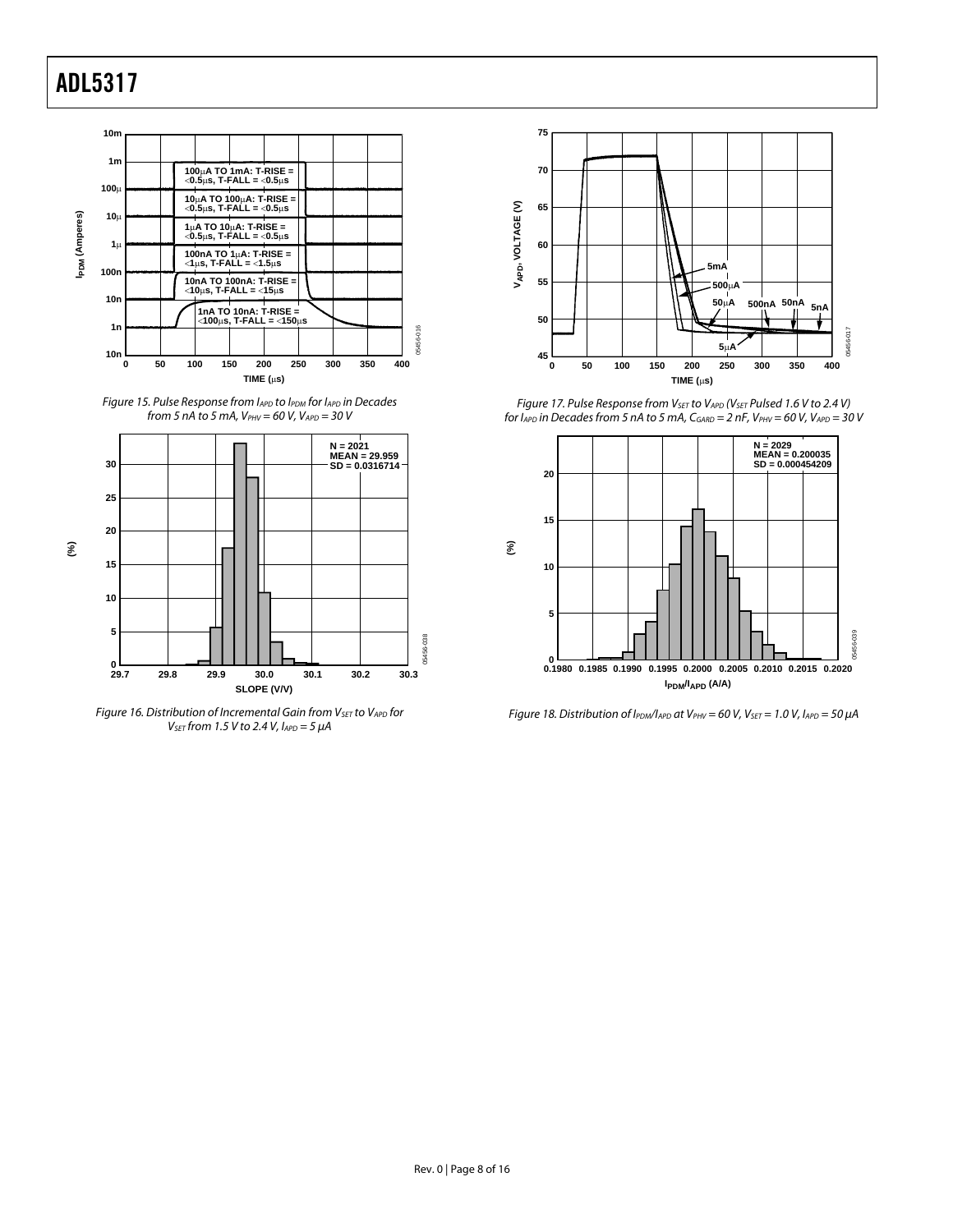## <span id="page-8-0"></span>THEORY OF OPERATION

The ADL5317 is designed to address the need for high voltage bias control and precision optical power monitoring in optical systems using avalanche photodiodes. It is optimized for use with the Analog Devices, Inc. family of translinear logarithmic amplifiers that take advantage of the wide input current range of the ADL5317. This arrangement allows the anode of the photodiode to connect directly to a transimpedance amplifier for the extraction of the data stream without need for a separate optical power monitoring tap. [Figure 19](#page-8-1) shows the basic connections for the ADL5317.

<span id="page-8-3"></span>

Figure 19. Basic Connections

<span id="page-8-2"></span><span id="page-8-1"></span>At the heart of the ADL5317 is a precision attenuating current mirror with a voltage following characteristic that provides precision biasing at the monitor input. This architecture uses a JFET-input amplifier to drive the bipolar mirror and maintain stable VAPD voltage, while offering very low leakage current at the VAPD pin. The mirror attenuates the current sourced through VAPD by a factor of 5 to limit power dissipation under high voltage operation and delivers the mirrored current to the IPDM monitor output pin. Proprietary mirroring and cascoding techniques maintain the linearity vs. the input current and stability of the mirror ratio over a very wide range of supply and VAPD voltages.

#### **BIAS CONTROL INTERFACE**

In the linear operating mode, the voltage at VAPD is referenced to ground, and follows the simplified equation

$$
V_{\text{APD}} = 30 \times V_{\text{SET}}
$$

GARD is driven to the same potential as VAPD for use in shielding the highly sensitive VAPD pin from leakage currents. The GARD and VAPD pins are clamped to within approximately 40 V below the VPHV supply to prevent internal device breakdowns, and VAPD is clamped to within a volt of GARD.

The VAPD adjustment range for a given high voltage supply, VPHV, is limited to approximately 33 V (or less, for  $V_{PHV}$  < 41 V). For example, VAPD is specified from 40 V to 73.5 V for a 75 V supply, and 6 V (the minimum allowed) to 28.5 V for a 30 V supply. When VAPD is driven to its lower clamp voltage via the VSET pin, the mirror can continue to operate, but the VAPD bias voltage no longer responds to incremental changes in V<sub>SET</sub>.

#### **GARD INTERFACE**

The GARD pins primarily shield the VAPD trace from leakage currents and filter noise from the bias control interface. GARD is driven by the V<sub>SET</sub> amplifier through a 20 k $\Omega$  resistor. This resistor forms an RC network with an external capacitor from GARD to ground that filters the thermal noise of the amplifier's feedback network and provides additional power supply rejection. The series components, RCOMP and CCOMP, shown in [Figure 20](#page-8-2), are necessary to ensure essential high frequency compensation at the VAPD input pin over the full operating range of the ADL5317.



Figure 20. Filtering VAPD Using the GARD Interface

The cutoff frequency of the GARD interface for small signals and noise is defined by

$$
F_{3dB} = \frac{1}{2\pi \times 20 \,\text{k}\Omega \times C_{GRD}}
$$

where:

*F3dB* is the cutoff frequency of the low-pass filter formed by the on-board 20 kΩ and CGRD.

*CGRD* is the filter capacitor installed from GARD to ground.

A larger value for CGRD (up to approximately 0.01 μF) provides superior noise performance at the lowest input current levels, but also slows the response time to changes in  $V<sub>SET</sub>$ .

The pull-up of the V<sub>SET</sub> amplifier is limited to approximately 2.5 mA, resulting in a slew limited region for large signals, followed by an RC decay for the final 700 mV. This decay corresponds to the above single-pole equation. The pull-down of the V<sub>SET</sub> amplifier is largely resistive, equivalent to approximately 90 kΩ in parallel with 70  $\mu$ A to ground.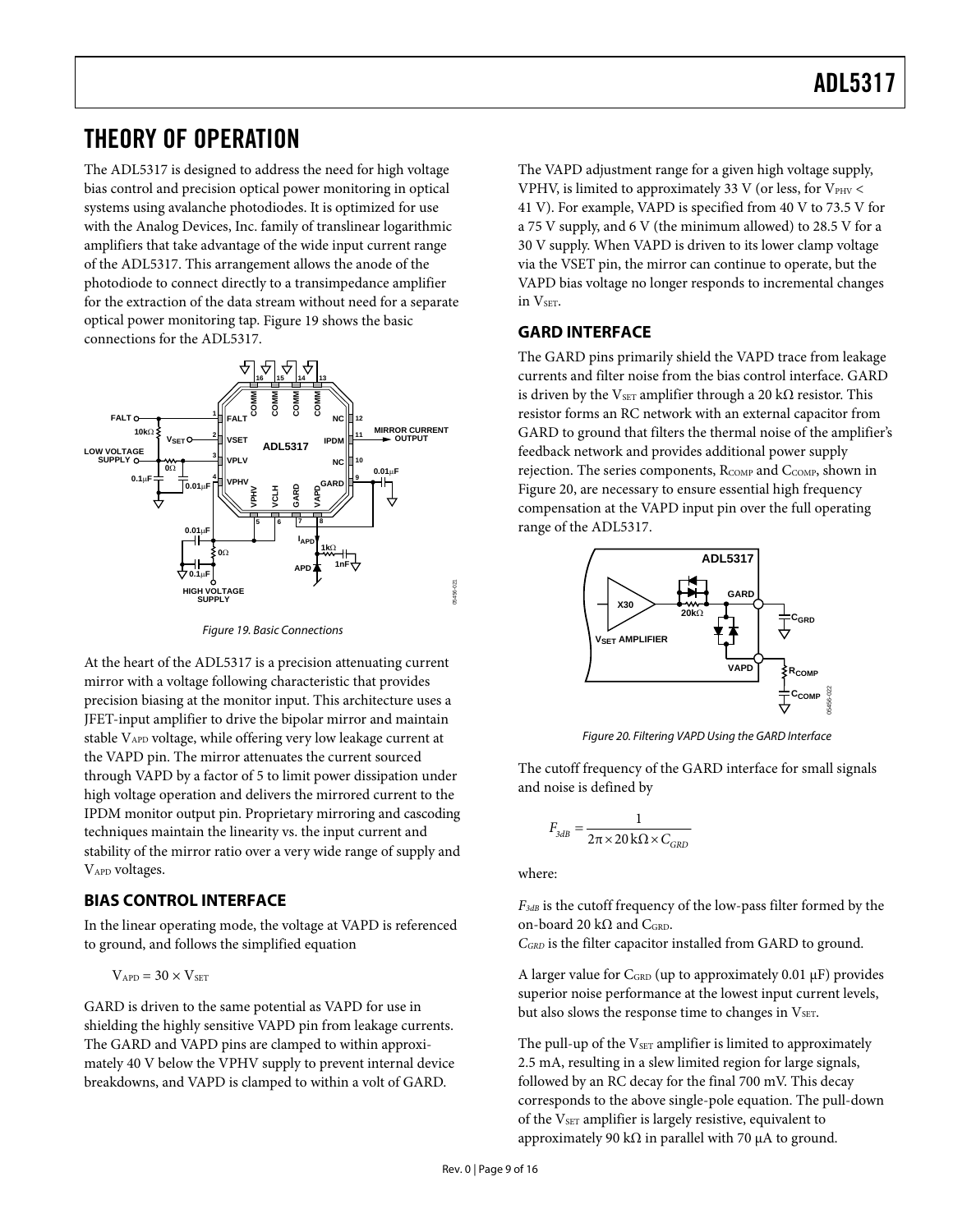<span id="page-9-0"></span>For small input currents, this pull-down must discharge not only C<sub>GRD</sub> but also C<sub>COMP</sub> at the VAPD pin (through the GARD and VAPD diodes). The final 700 mV of settling for lower input currents is dominated by the input current discharge of C<sub>COMP</sub>. For larger input currents, the V<sub>SET</sub> amplifier pull-down discharges only C<sub>GRD</sub>, since I<sub>APD</sub> is capable of discharging C<sub>COMP</sub> quickly (see [Figure 17\)](#page-7-0).

Any dc load on GARD alters the gain from VSET to VAPD due to the 20 kΩ source impedance. Note that the load presented by a multimeter or oscilloscope probe is sufficient to alter the VSET to VAPD gain, and must be taken into account.

The GARD pin is internally clamped to approximately 40 V below VPHV to prevent device breakdown, and VAPD is clamped to within 1 V of GARD. For this reason, any shortcircuit to ground from GARD or VAPD must be avoided for VPHV voltages above 36 V, or device damage results.

#### **VCLH INTERFACE**

The voltage clamp high-side pin (VCLH) is typically connected to VPHV for linear operation of the VSET interface and left open for supply tracking mode (see the [Supply Tracking Mode](#page-10-1) section for more details). The voltage at VCLH represents a high-side clamp above which the  $V_{\text{SET}}$  amplifier output (and VAPD) is not allowed to rise. The voltage is internally set to a temperature stable 2.0 V below V<sub>PHV</sub> through a 25 kΩ resistor.

When  $V<sub>SET</sub>$  is pulled up to 3 V or higher and VCLH is open, VAPD follows 2.0 V below VPHV as VPHV is varied. This bypasses the linear VSET interface for applications where an adjustable high voltage supply is preferred (see the [Applications](#page-10-2) section). The 25 k $\Omega$  source resistance allows VCLH to be shorted to VPHV, removing the 2.0 V high-side clamp for extended linear operating range (up to  $V_{PHV}$  – 1.5 V) in linear mode. VCLH can be left open in linear mode if a fixed clamp point is desired.

#### **NOISE PERFORMANCE**

The noise performance for the ADL5317, defined as the rms noise current as a fraction of the output dc current, improves with increasing signal current. This partially results from the relationship between quiescent collector current and shot noise in bipolar transistors. At lower signal current levels, the noise contribution from the V<sub>SET</sub> amplifier and other noise sources appearing at VAPD dominate the noise behavior. Filtering the VSET interface noise through an external capacitor from GARD to ground, as well as selecting optimal external compensation

components on VAPD, minimizes the amount of voltage noise at VAPD that is converted to current noise at IPDM.

#### **RESPONSE TIME**

The response time for changes in signal current is fundamentally a function of signal current, with small-signal bandwidth increasing roughly in proportion to signal current. The value of the external compensating capacitor on VAPD strongly affects response time, although the value must be chosen to maintain stability and prevent noise peaking. Response time for changes in VSET voltage is primarily a function of the filter capacitance at the GARD pin. See the [GARD Interface](#page-8-3) section for further details.

[Figure 15](#page-7-0) and [Figure 17](#page-7-0) show the response of the ADL5317 to pulsed input current and V<sub>SET</sub> voltage, respectively.

#### **DEVICE PROTECTION**

Thermal and overcurrent protection are provided with fault detection. The FALT pin is an open collector logic output (active low) designed to assert when an overtemperature or overcurrent condition is detected. A pull-up resistor to an appropriate logic supply is required, and its value should be chosen such that no more than 1 mA output current is used when active.

When the die temperature of the ADL5317 exceeds 140°C (typical), the current mirror shuts down, causing the bias voltage at VAPD to be pulled down, and FALT asserts. FALT remains asserted until the temperature falls below the trigger temperature minus the thermal hysteresis (20°C typical), after which the mirror and biaser again power up. The cycle may repeat until the cause of the fault is removed.

When the input current, IAPD, exceeds 18 mA (typical), the current mirror and biaser attempt to maintain the threshold current by allowing the  $V_{APD}$  voltage to fall to a point of equilibrium. In other words, the threshold current represents the compliance of the bias voltage; in this case, the current at which VAPD falls 500 mV below its midrange current value. FALT asserts, but is not guaranteed to remain asserted, as VAPD is pulled down toward ground. If  $V_{APD}$  falls below  $\sim$ 3 V, as in the case of a momentary short-circuit or being driven by a programmable current source exceeding the threshold current, bias current generators critical to device operation become saturated. This causes FALT to deassert and the mirror to shut down. The mirror does not power up until the input current falls below the current limit of the  $V<sub>SET</sub>$  amplifier (approximately 2.5 mA), allowing VAPD to be pulled up to its normal operating level. The FALT pin can be grounded if the logic signal is not used.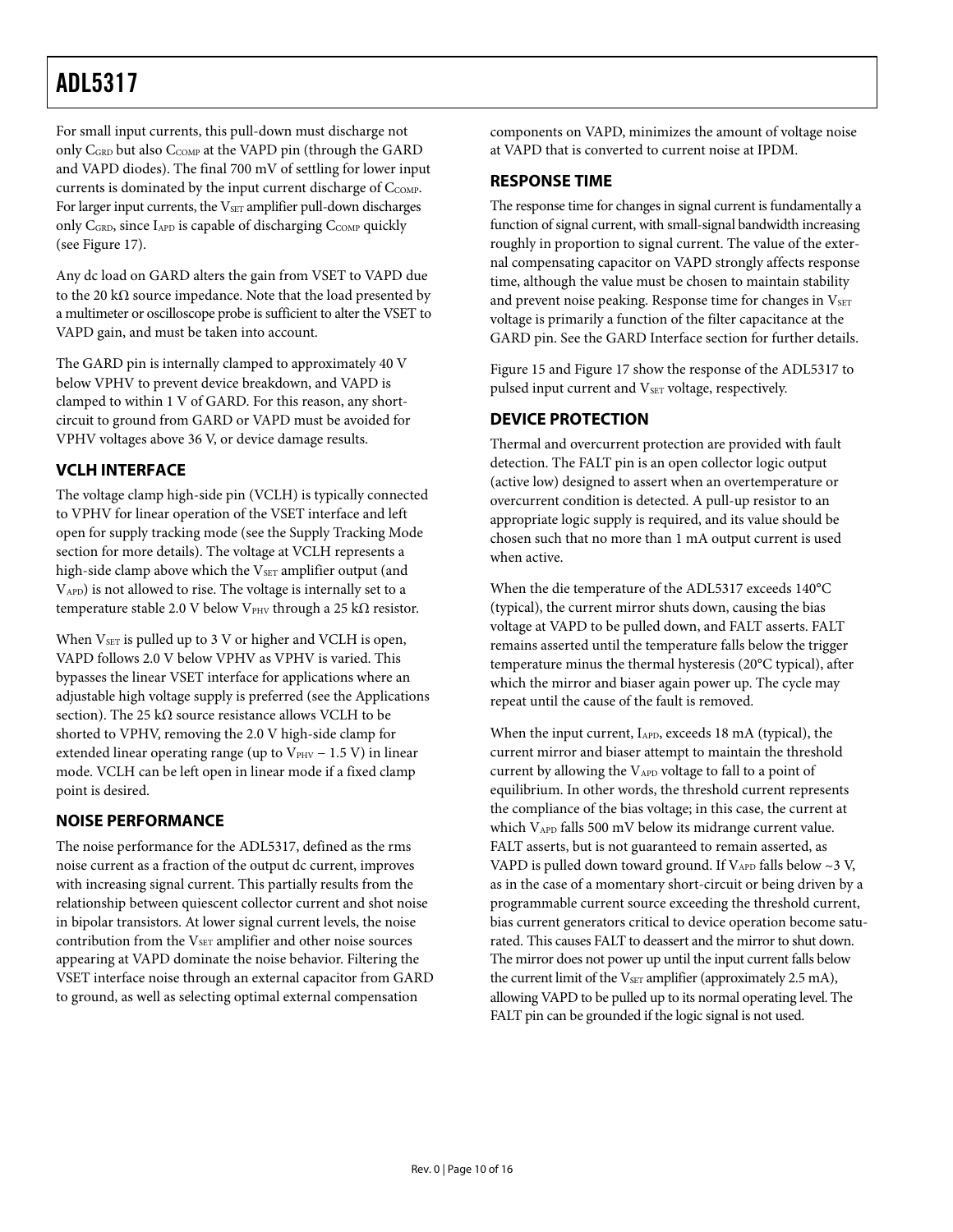## <span id="page-10-2"></span><span id="page-10-0"></span>APPLICATIONS

<span id="page-10-1"></span>The ADL5317 is primarily designed for wide dynamic range applications simplifying APD bias circuit architecture. Accurate control of the bias voltage across the APD becomes critical to maintain the proper avalanche multiplication factor as the temperature and input power vary. [Figure 21](#page-10-3) shows how to use the ADL5317 with an external temperature sensor to monitor the ambient temperature of the APD. Using a look-up table and DAC to drive VSET, it is possible to apply the correct  $V_{APD}$  for the conditions. Note that Pin 9, Pin 10, and Pin 12 to Pin 15 were removed for simplification.



Figure 21. Typical APD Biasing Application Using the ADL5317

<span id="page-10-4"></span><span id="page-10-3"></span>In this application, the ADL5317 is operating in linear mode. The bias voltage to the APD, delivered at Pin VAPD, is controlled by the voltage ( $V<sub>SET</sub>$ ) at Pin VSET. The bias voltage at VAPD is equal to  $30 \times V_{\text{SET}}$ .

The range of voltages available at VAPD for a given high voltage supply is limited to approximately 33 V (or less, for  $V_{APD}$  < 41 V). This is because the GARD and VAPD pins are clamped to within ~40 V below VPHV, preventing internal device breakdowns.

The input current, IAPD, is divided down by a factor of 5 and precisely mirrored to Pin IPDM. This interface is optimized for use with any of the Analog Devices translinear logarithmic amplifiers (for example, the [AD8304](http://www.analog.com/en/prod/0%2C2877%2CAD8304%2C00.html) or [AD8305\)](http://www.analog.com/en/prod/0%2C2877%2CAD8305%2C00.html) to offer a precise, wide dynamic range measurement of the optical power incident upon the APD.

If a voltage output is preferred at IPDM, a single external resistor to ground is all that is necessary to perform the conversion. Voltage compliance at IPDM is limited to  $V_{\text{PLV}}$  or VAPD/3, whichever is lower.

#### **SUPPLY TRACKING MODE**

Some applications for the ADL5317 require a variable dc-to-dc converter or alternative variable biasing sources to supply VPHV. For these applications, it is necessary to configure the ADL5317 for supply tracking mode, shown in [Figure 22](#page-10-4). In this mode, the VSET interface is bypassed. However, the full functionality of the precision current mirror remains available.



Figure 22. Supply Tracking Mode

In supply tracking mode, the  $V_{\text{SET}}$  amplifier is pulled up beyond its linear operating range and effectively placed into a controlled saturation. This is done by applying 3.0 V to 5.5 V at the VSET pin. It is also necessary to remove the connection from VCLH, which defines the saturation point, to VPHV. Once the ADL5317 is placed into supply tracking mode, VAPD is clamped to 2.0 V below V<sub>PHV</sub>.

For those designs where it is desirable to drive VSET from the VPLV supply, it is necessary to place a 100 kΩ resistor between VSET and VPLV for  $V_{PUV} > 5.5$  V. This is due to input current limitations on the VSET pin.

#### **TRANSLINEAR LOG AMP INTERFACING**

The monitor current output, IPDM, of the ADL5317 is designed to interface directly to an Analog Devices translinear logarithmic amplifier, such as the [AD8304,](http://www.analog.com/en/prod/0%2C2877%2CAD8304%2C00.html) [AD8305](http://www.analog.com/en/prod/0%2C2877%2CAD8305%2C00.html), or [ADL5306.](http://www.analog.com/en/prod/0%2C2877%2CADL5306%2C00.html) [Figure 23](#page-11-1) shows the basic connections necessary for interfacing the ADL5317 to the [AD8305](http://www.analog.com/en/prod/0%2C2877%2CAD8305%2C00.html). In this configuration, the designer is can use the full current mirror range of the ADL5317 for high accuracy power monitoring.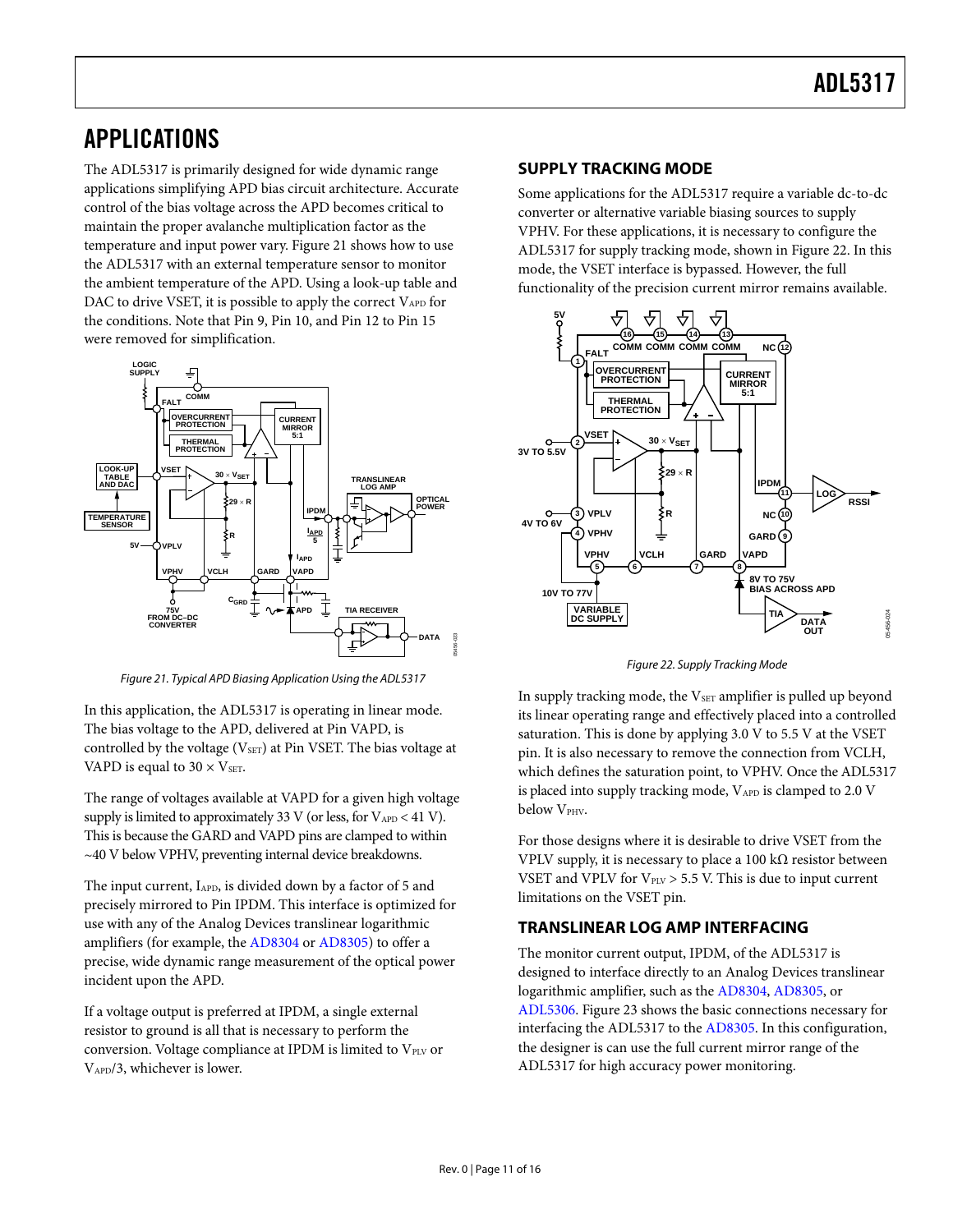<span id="page-11-0"></span>

Figure 23. Interfacing the ADL5317 to th[e AD8305 f](www.analog.com/en/prod/0%2C2877%2CAD8305%2C00.html)or High Accuracy APD Power Monitoring

<span id="page-11-1"></span>Measured rms noise voltage at the output of the [AD8305](http://www.analog.com/en/prod/0%2C2877%2CAD8305%2C00.html) vs. input current is shown in [Figure 24](#page-11-2) for the [AD8305](http://www.analog.com/en/prod/0%2C2877%2CAD8305%2C00.html) by itself and in cascade with the ADL5317. The relatively low noise produced by the ADL5317, combined with the additional noise filtering inherent in the frequency response characteristics of the [AD8305,](http://www.analog.com/en/prod/0%2C2877%2CAD8305%2C00.html) result in minimal degradation to the noise performance of the [AD8305.](http://www.analog.com/en/prod/0%2C2877%2CAD8305%2C00.html)



#### <span id="page-11-2"></span>**CHARACTERIZATION METHODS**

<span id="page-11-3"></span>During characterization, the ADL5317 was treated as a high voltage 5:1 precision current mirror. To make accurate measurements throughout the entire current range, calibrated Keithley 236 current sources were used to create and measure the test currents. Measurements at low current and high voltage are very susceptible to leakage to the ground plane.

To minimize leakage on the characterization board, the guard pins are connected to traces that buffer VAPD and IPDM from ground. The triax guard connector is also connected to the GARD pin of the device to provide buffering along the cabling.

[Figure 25](#page-11-3) shows the primary characterization setup. The data gathered is used directly, or with calculation, for all the static measurements, including mirror error between IAPD and IPDM, supply tracking offset, incremental gain, and VAPD vs. IAPD. Component selection is very similar to that of the evaluation board, except that triax connectors are used in place of the SMA connectors. To measure the pulse response, output noise, and bandwidth measurements, more specialized test setups are used.



Figure 25. Primary Characterization Setup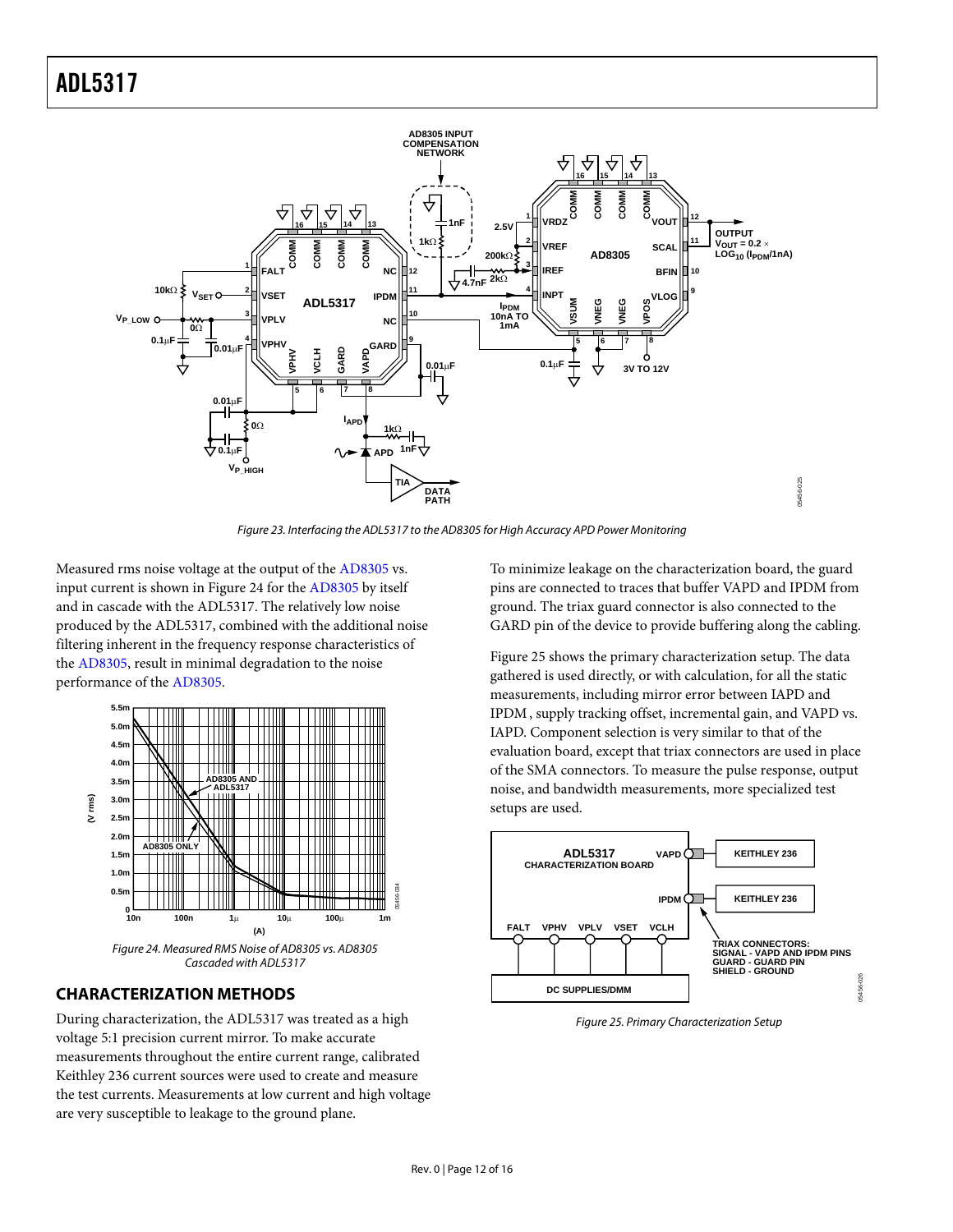

Figure 27. Configuration for Pulse Response from IAPD to IPDM

**DC SUPPLIES/DMM**

<span id="page-12-0"></span>**AGILENT 33250A**

<span id="page-12-2"></span><span id="page-12-1"></span>The setup in [Figure 26](#page-12-0) is used to measure the output current noise of the ADL5317. Batteries are used in numerous places to minimize introduced noise and remove the uncertainty resulting from the use of multiple dc supplies. In application, properly bypassed dc supplies provide similar results. The load resistor is chosen for each current to maximize signal-to-noise ratio while maintaining measurement system bandwidth (when combined with the low capacitance JFET buffer). The custom LNA is used to overcome noise floor limitations in the HP89410A signal analyzer.

[Figure 27](#page-12-1) shows the configuration used to measure the I<sub>APD</sub> pulse response. To create the test current pulse, Q1 is used in a common base configuration with the Agilent 33250A, generating a negative biased square wave with an amplitude that results in a one decade current step on IPDM.

Rc is chosen according to what current range is desired. Only one cable is used between the Agilent 33250A and Rc, while everything else is connected with SMA connectors. A FET scope probe connects the output of the [AD8067](http://www.analog.com/en/prod/0%2C2877%2CAD8067%2C00.html) to the TDS5104 input.



Figure 28. Configuration for Pulse Response from  $V_{SET}$  to  $V_{APD}$ 



Figure 29. Configuration for Small Signal AC Response

The configuration in [Figure 28](#page-12-0) is used to measure  $V_{APD}$  while  $V<sub>SET</sub>$  is pulsed. Q1 and  $R<sub>C</sub>$  are used to generate the operating current on the VAPD pin. An Agilent 33250A pulse generator is used on the VSET pin to create a 1.6 V to 2.4 V square wave. The capacitance on the GARD pin is 2 nF for this test.

The setup in [Figure 29](#page-12-2) is used to measure the frequency response from I<sub>APD</sub> to I<sub>PDM</sub>. The [AD8138](http://www.analog.com/en/prod/0%2C2877%2CAD8138%2C00.html) differential op amp delivers a −1.250 V dc offset to bias the NPN transistor and to have a 500 mV drop across  $R_F$ . This voltage is modulated to a depth of 5% of full scale over frequency. The voltage across RF sets the dc operating point of I<sub>APD</sub>. R<sub>F</sub> values are chosen to result in decade changes in  $I_{APD}$ . The output current at the IPDM pin is fed into an [AD8045](http://www.analog.com/en/prod/0%2C2877%2CAD8045%2C00.html) op amp configured to operate as a transimpedance amplifier. The Feedback Resistor, RF, is the same value as that on the output of the [AD8138.](http://www.analog.com/en/prod/0%2C2877%2CAD8138%2C00.html) Note that any noise at the VSET input is amplified by the ADL5317 with a gain of 30. This noise shows up on VAPD and causes errors when measuring nanoamp current levels. This noise can be filtered by use of the GARD pin. See the [GARD Interface](#page-8-3) section for more details.

05456-027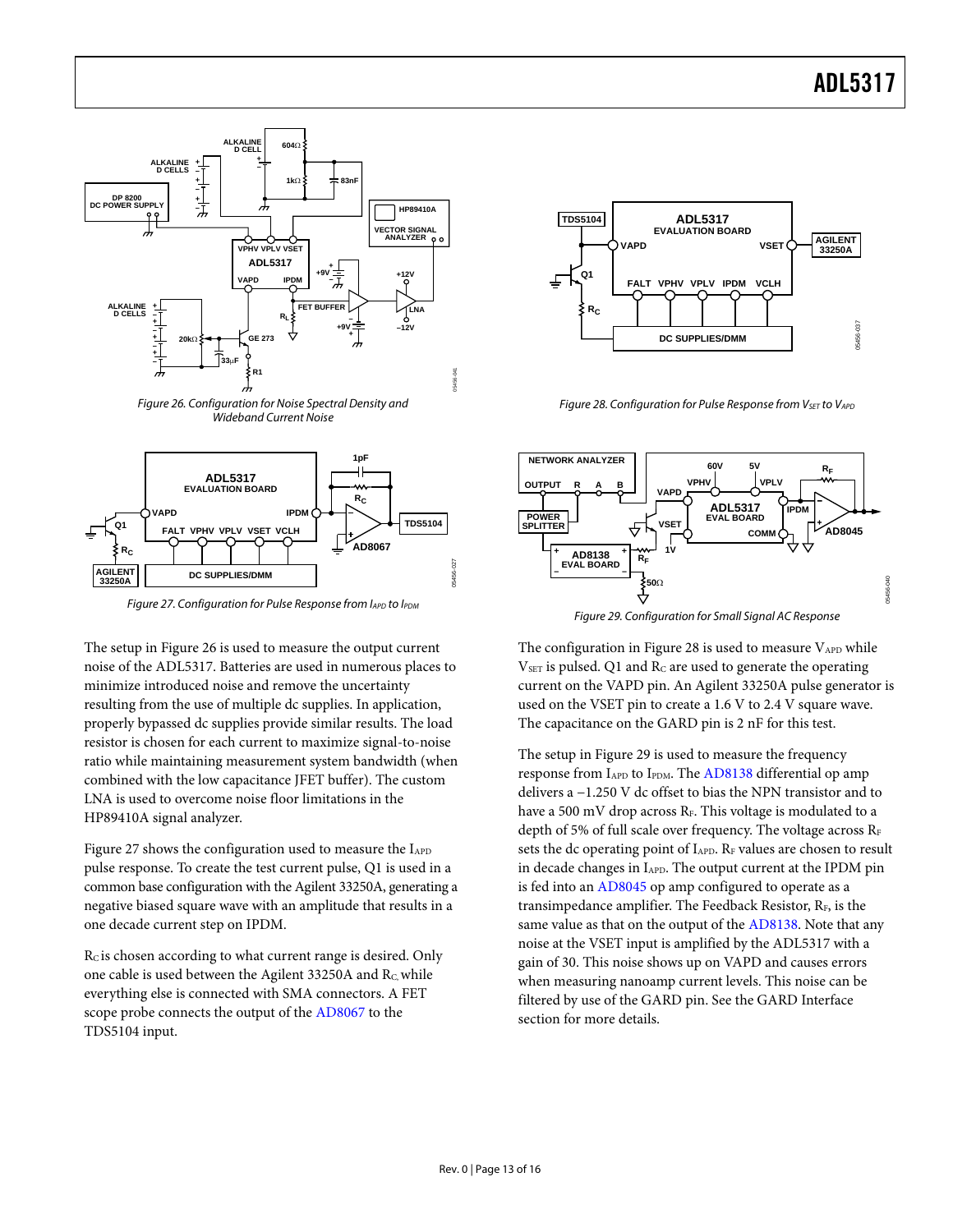# <span id="page-13-0"></span>EVALUATION BOARD

#### **Table 4. Evaluation Board Configuration Options**

| Component                          | <b>Function</b>                                                                                                                                                                                                                                                                                                                                                                                                                                                         | <b>Default Condition</b>                                                                                                               |
|------------------------------------|-------------------------------------------------------------------------------------------------------------------------------------------------------------------------------------------------------------------------------------------------------------------------------------------------------------------------------------------------------------------------------------------------------------------------------------------------------------------------|----------------------------------------------------------------------------------------------------------------------------------------|
| VPHV, VPLV,<br><b>GND</b>          | High and Low Voltage Supply and Ground Pins.                                                                                                                                                                                                                                                                                                                                                                                                                            | Not Applicable                                                                                                                         |
| <b>VSET</b>                        | APD Bias Voltage Setting Pin. The dc voltage applied to VSET determines the APD bias<br>voltage at VAPD. $V_{APD} = 30 \times V_{SET}$ .                                                                                                                                                                                                                                                                                                                                | Not Applicable                                                                                                                         |
| R11, C8                            | APD Input Compensation. Provides essential high frequency compensation at the VAPD<br>input pin.                                                                                                                                                                                                                                                                                                                                                                        | $C8 = 1$ nF (size 0603)<br>$R11 = 1 k\Omega$ (size 0603)                                                                               |
| VAPD, L1, C9                       | Input Interface. The evaluation board is configured to accept an input current at the SMA<br>connector labeled VAPD. Filtering of this current can be done using L1 and C9.                                                                                                                                                                                                                                                                                             | L1 = $0 \Omega$ (size 0805)<br>$C9 =$ open (size 0805)                                                                                 |
| IPDM, R1                           | Mirror Interface. The output current at the SMA connector labeled IPDM is 1/5 the value at<br>VAPD. R1 allows a resistor to be installed for applications where a scaled voltage referenced<br>to lAPD instead of a current is desirable.                                                                                                                                                                                                                               | $R1 =$ open (size 1206)                                                                                                                |
| R7, R8, R9,<br>R10, C6, C7,<br>C10 | Guard Options. By populating R9 and/or R10, the shell of the VAPD SMA connector is set to<br>the GARD potential. R7 and R8 are installed so that the quard potential can be driven by an<br>external source, such as the VSUM potential of the Analog Devices optical log amps. C7<br>filters noise from the VSET interface and provides a high frequency ac path to ground.<br>Additional filtering is possible by installing a capacitor at C10. C10 should equal C7. | $R7 = R8 = 0 \Omega$ (size 0402)<br>$R9 = R10 =$ open (size 0402)<br>$C7 = 0.01 \mu F$ (size 0805)<br>$C6 = C10 = open (size 0402)$    |
| VPLV, W1,<br>W2, R3                | Optional Supply Tracking Mode. Connecting Jumper W2 and opening Jumper W1 places<br>the ADL5317 into supply tracking mode. In this mode, the voltage at VAPD is typically 2V<br>below V <sub>PHV</sub> . R3 = 100 kΩ for V <sub>PLV</sub> > 5.5 V.                                                                                                                                                                                                                      | $R3 = 0 \Omega$ (size 0402)<br>$W1 = open$<br>$W2 = closed$                                                                            |
| VCLH, W1,<br>C4, R6                | Extended Linear Operating Range. Closing W1 connects Pin VPHV and Pin VCLH. This allows<br>for an extended linear control range of VAPD using VSET.                                                                                                                                                                                                                                                                                                                     | $W1 = closed$<br>$C4 = open (size 0805)$<br>$R6 = 0 \Omega$ (size 0402)                                                                |
| FALT, R2                           | FALT Interface. R2 is a resistive pull-up that is used to create the logic signal at FALT.                                                                                                                                                                                                                                                                                                                                                                              | $R2 = 10 \text{ k}\Omega$ (size 0603)                                                                                                  |
| C1, C2, C3,<br>C5, R4, R5          | Supply Filtering/Decoupling.                                                                                                                                                                                                                                                                                                                                                                                                                                            | $C1 = C2 = 0.01 \mu F$ (size 0402)<br>$C3 = 0.1 \mu F$ (size 0603)<br>$C5 = 0.1 \mu F$ (size 1206)<br>$R4 = R5 = 0 \Omega$ (size 0402) |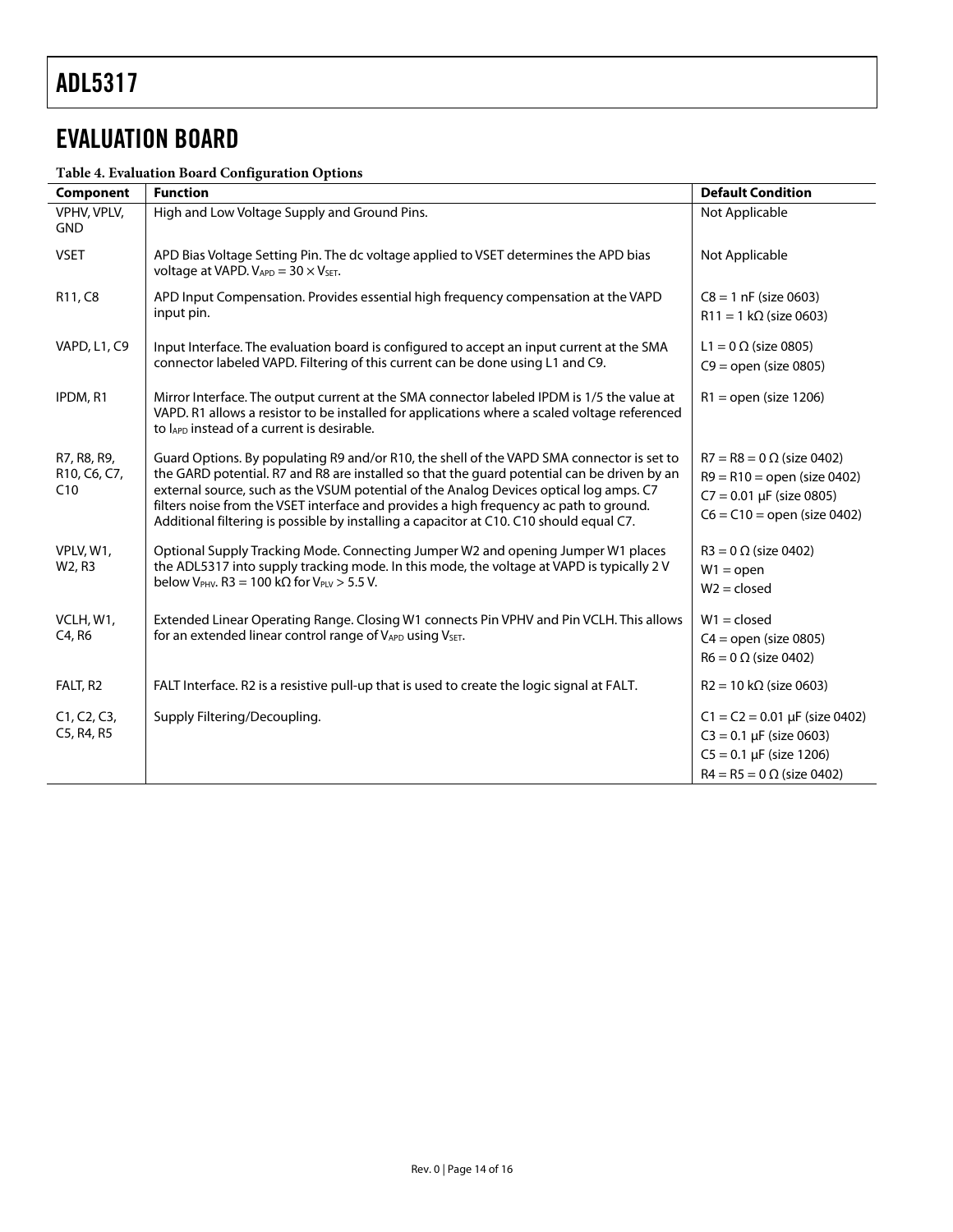

Figure 30. ADL5317 Evaluation Board Schematic



Figure 31. ADL5317 Evaluation Board Layout

Figure 32. ADL5317 Evaluation Board Silkscreen